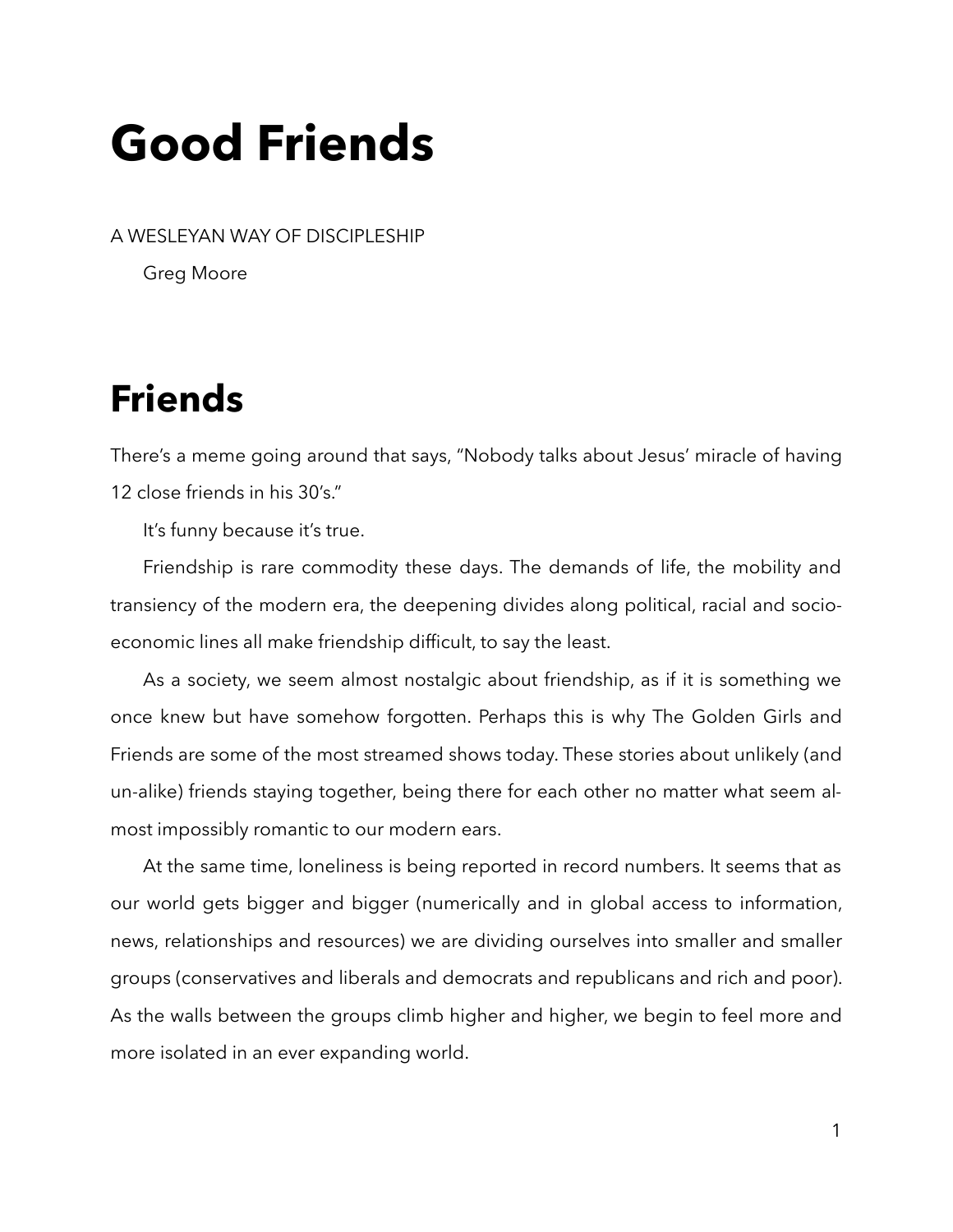These divisions, which at first may be survival instincts responding to a rapidly expanding world, actually turn out to be the very things that make us feel so alone.

Such is the liturgy of modernity. As soon as someone says something we don't like, we unfriend them. When we hurt someone else, we double down in our reason for hurting them rather than drawing near and saying, "I'm sorry."

We whittle our friendships down until our worlds get smaller and smaller, and we find ourselves more and more isolated…less and less friendly…with fewer and fewer friends.

Before long we have ultra conservatives and ultra liberals and ultra rich and ultra poor and, in the end, the only people we have room to be friends with is ourselves.

We are a society of lonely people watching shows about friends because we have this sneaking suspicion that friendship is something we have lost along the way.

This is particularly troublesome for those of us who follow Jesus.

Jesus makes friendship the theatre of salvation.

That is, friendship is how God has chosen to save the world.

We can't hear "friends" without hearing Jesus telling the disciples in John's Gospel, "I no longer call you servants, I now call you friends."

When God takes flesh in Jesus and calls us friends, God proclaims that it is not through hero worship, or political legislation or even through right rituals that God will save us.

This is nothing new, of course. The church mothers and fathers often called God "The Holy Friends." Looking at the life of Trinity, friendship began to seem divine, as though God's very self is comprised of an eternal friendship among Father, Son and Holy Spirit. And the mystery of the incarnation is that in the person of Jesus, God has incorporated humanity into God's holy friendship.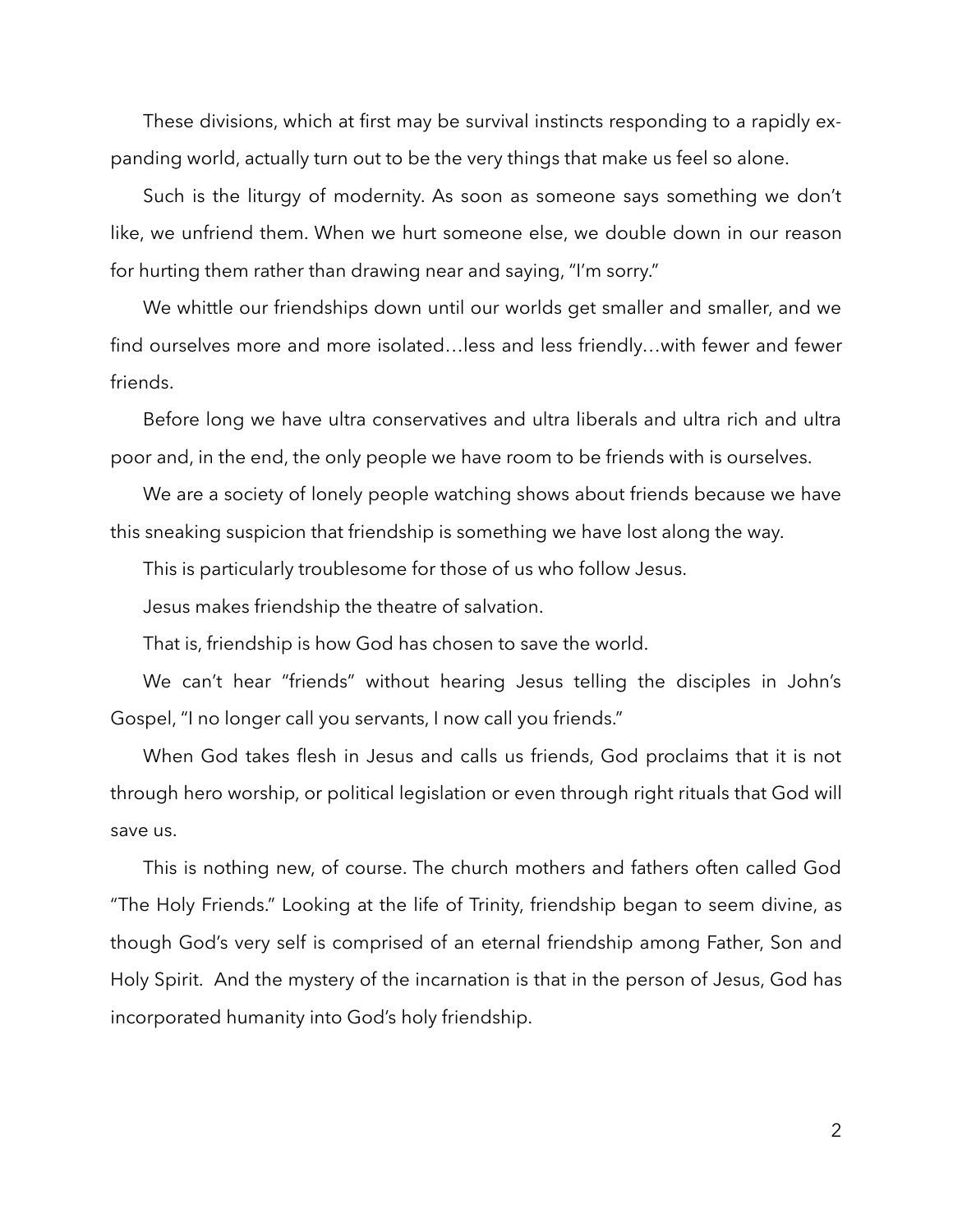Early on, Christians began to see themselves as people who had been befriended by God. By extension, they began to see friendship as the theatre of salvation. It was in our friendships that we found ourselves being saved. Holy friendships, like the divine friendship of the Trinity, became the most basic way of life among those who followed Jesus. They practiced friendships that were holy — that made them whole — and their friendships, like Trinity, always made room for the "other."

Before long, Christians began to practice friendship in very particular ways with all sorts of people. According to Acts 2, they ate together, prayed together and learned together. Friendship was the only program we had; befriending others was our evangelism, our discipleship, and our worship. We ascribed worth to the way of Jesus by making friends with neighbors, strangers and even enemies and breaking bread with them.

In a very real way, friendship became a matter of life and death for those who were seeking to follow Christ.

It still is.

The church remembering how to practice friendship in a way that saves us has never been more critical than it is today. The church's main mission in a world that has forgotten how to be friends is to be an embodied reminder of the friendship that we were made *from* (Trinity) and *for* (communion).

We are the ones who understand God to have befriended us in Jesus, not because we were perfect, not because we think like God or act like God, but because friendship is the very nature of God.

What follows is a model for practicing holy friendship. It is loosely based on John Wesley's early Class Meeting practices, and in that sense this is the most Methodist thing we can do.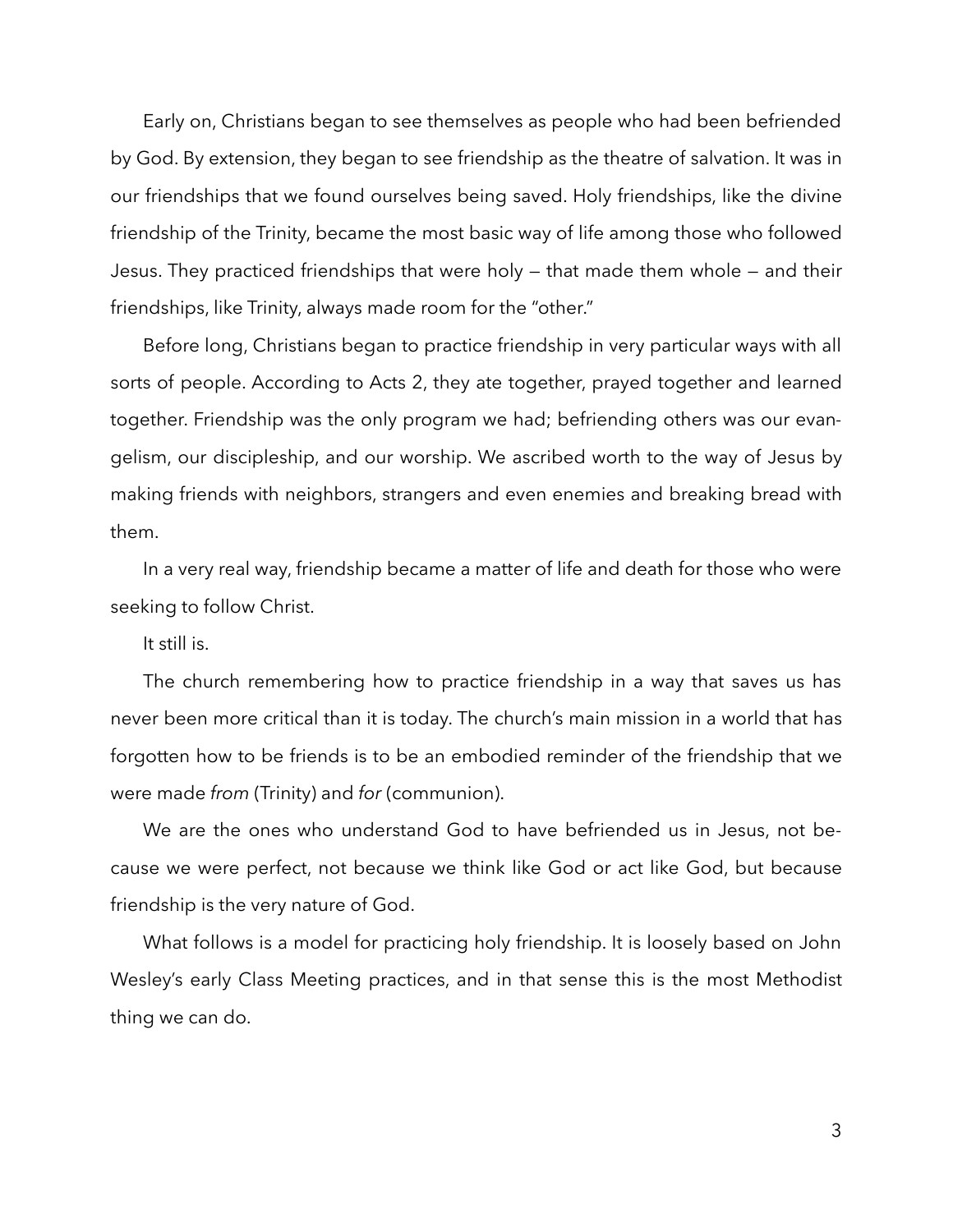Remembering how to practice friendship methodically, religiously, as if our life depends on it is our call today.

May you practice friendship with people who think like you and people who don't. May you practice friendship with people who live like you and people who don't. May you practice friendship with people who look like you and people who don't. May you practice friendship with people who vote like you and people who don't. May you practice friendship with your neighbors and even with those people who try to make you their enemies.

May you practice Holy Friendship until all heaven breaks out.

## **What is a Common Table?**

A Common Table is a group of 5-15 people who gather together weekly or every two weeks to share life and faith together, deepening their friendship with God, each other, and the world.

## **Why Common Tables?**

#### *Tov:* **Exactly As It Should Be**

We were created from and for communion.

The opening chapters of Genesis say as much. There, in the beginning of our beginnings, language seems to strain in order to proclaim the truth of our genesis. "Then God (singular) said, 'Let us (plural) make humanity (singular) in our (plural) image (singular) to resemble us (plural) so that they (plural)…" and on it gœs.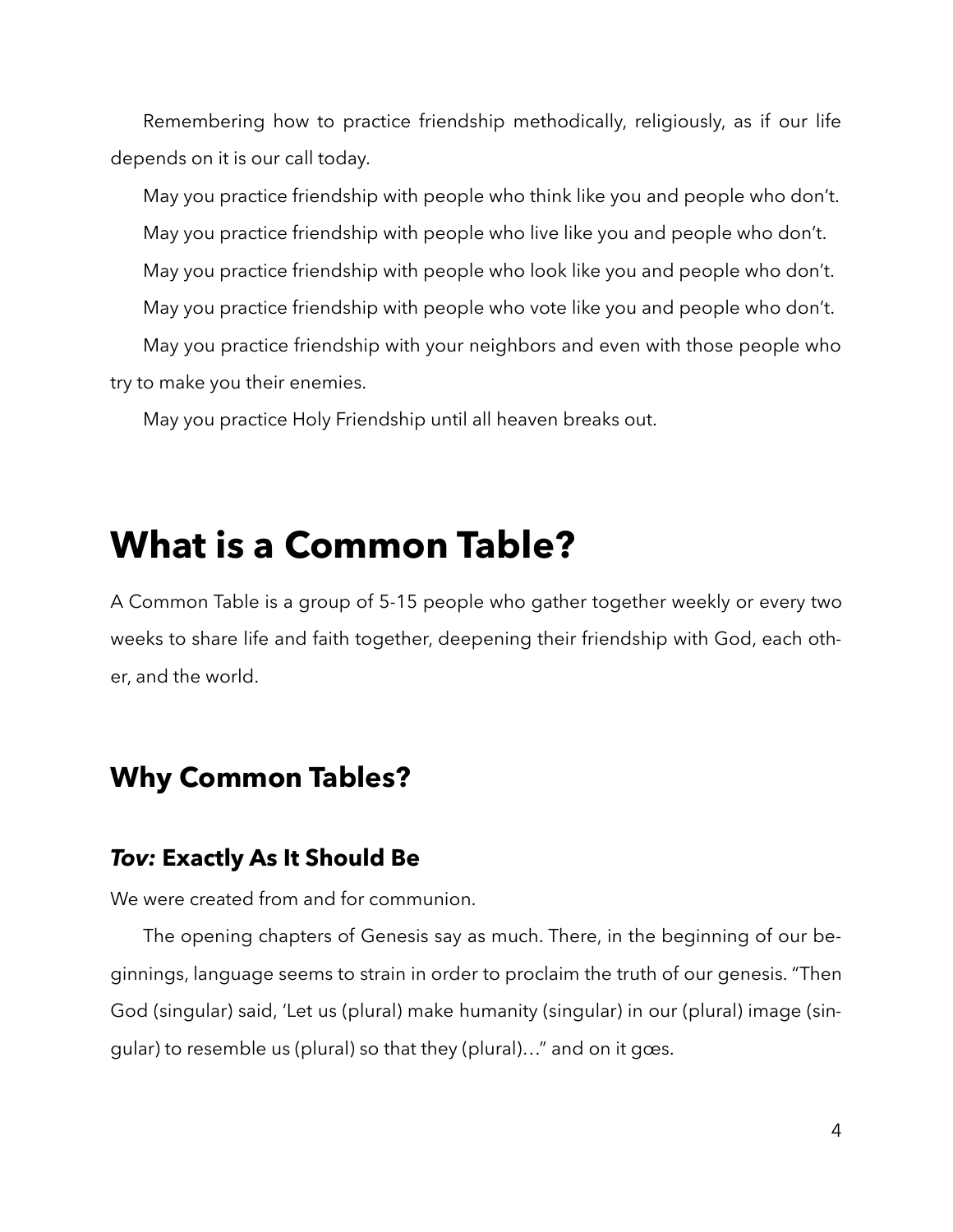The complex truth that is held together by that dance between the singular and the plural is this: we were made for and from community. All of us. And each of us. We were made from and for communion.

And God's pronouncement over God's creation was that it was good. The Hebrew word is *tov*, which could be translated, "as it should be."

There, in the beginning, was God (singular and plural) who created us (singular and plural) in God's image, and in that communion, we were exactly as we should be.

#### **Ordered Relationships**

It dœsn't take much research to find out that things are not *tov*. We are not connected to God, to one another, or to creation in ways that we should be.

This is not a new problem (see chapter 3 of Genesis) nor is it unique to modernity.

Wesley saw the disordered nature of Industrializing England, and began to form groups of people who would "watch over each other in love." This was based on the notion that we could not be made whole again without each other.

Wesley created methods for people to live in communion with each other through bands, classes, and societies. Wesley, reading the story of Jesus and the early church, began to order his relationships to look like those of Jesus. He created bands (3 people) classes (12 people) societies (70 people) and parish (crowds). These relationships each had disciplines which worked together to celebrate that communion which we pray for at the communion table when we ask Christ to make us "One with Christ, one with each other and one in ministry to all the world."

These ordered relationships were the primary means through which the people called Methodist practiced friendship together. This is how they sought to be made whole, and to spread holiness (wholeness) throughout the world.

This is the genesis of our family story as the people called Methodist.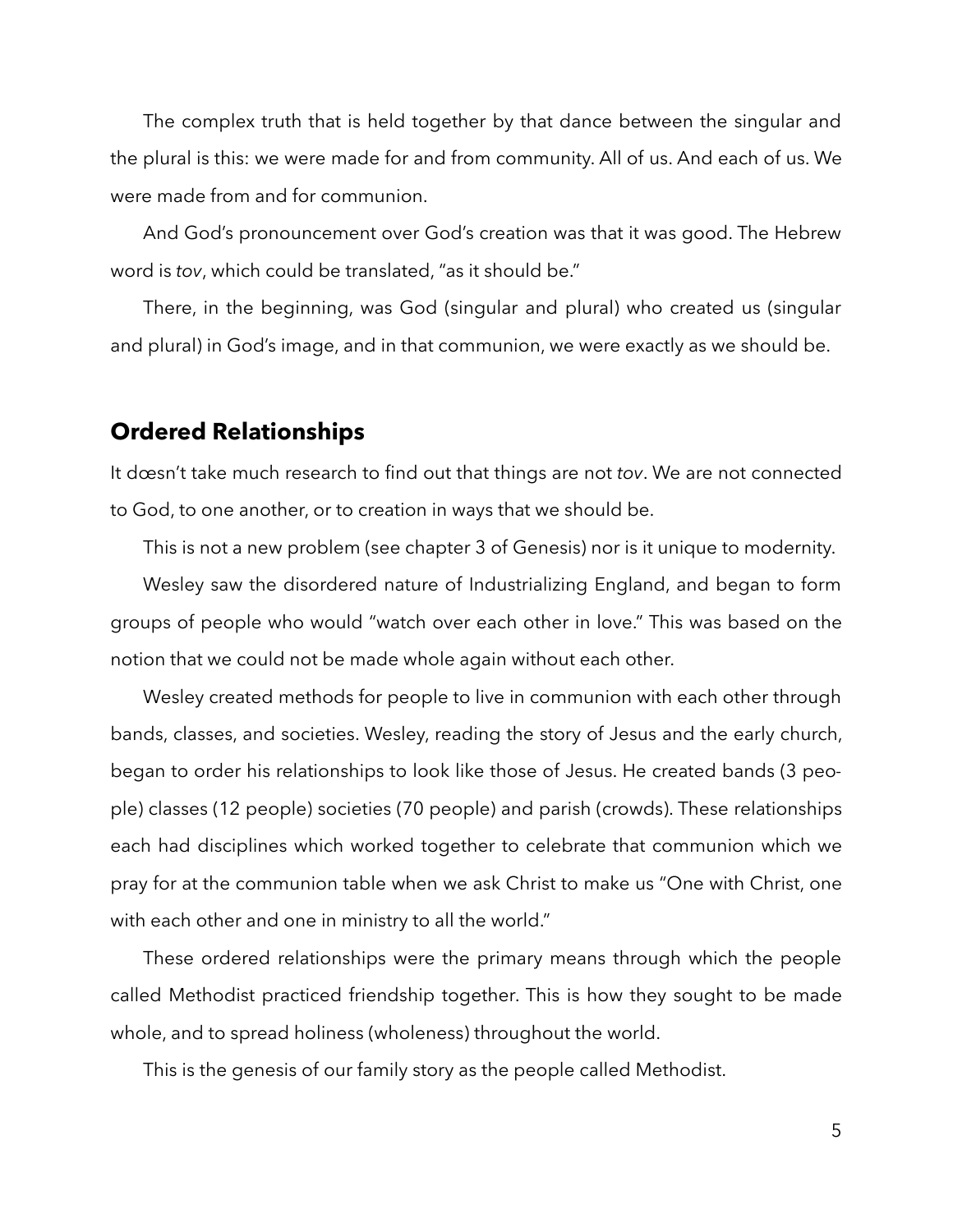#### **Sold**

Like any family, part of our story is painful.

There are the humorous things that we can look back on now and smile at (like John's being kicked out of Georgia). But there are more painful parts, like our division over slavery, women's ordination, and civil rights, to name a few. Each division brings pain and a chance for reconciliation, which we have experienced as well.

This is not about those parts of our story.

The hunger pains that we feel can be traced back to about the turn of the last century.

Toward the end of the 19th and into the early 20th century, Methodism was thriving. Our liturgy was taught and kept, our cell groups were central to who we were, and mission ran throughout all we did. To be Methodist was to share in this common experience of worship, discipleship, and mission.

It was thriving, but it wasn't easy.

Accountable discipleship was hard (it always is). Cell groups were a struggle, both to equip and encourage cell group leaders and to engage participants. Getting people to come to cell groups to practice holy friendship and helping them grow in grace took a huge effort on everyone's part.

Even scheduling was difficult. This was during the Industrial Revolution, so time was quickly becoming money. As industry made more and more demands on the lives of our great-great-grandparents, getting them to come to another church event during the week was becoming onerous.

Meanwhile, Sunday School had begun as a social justice movement in industrial England. People like the evangelical Anglican (Methodist?) Robert Raikes and Anne and Hannah Ball noticed that children were working in factories all week and were not in school learning how to read and write and do basic math. The only time they were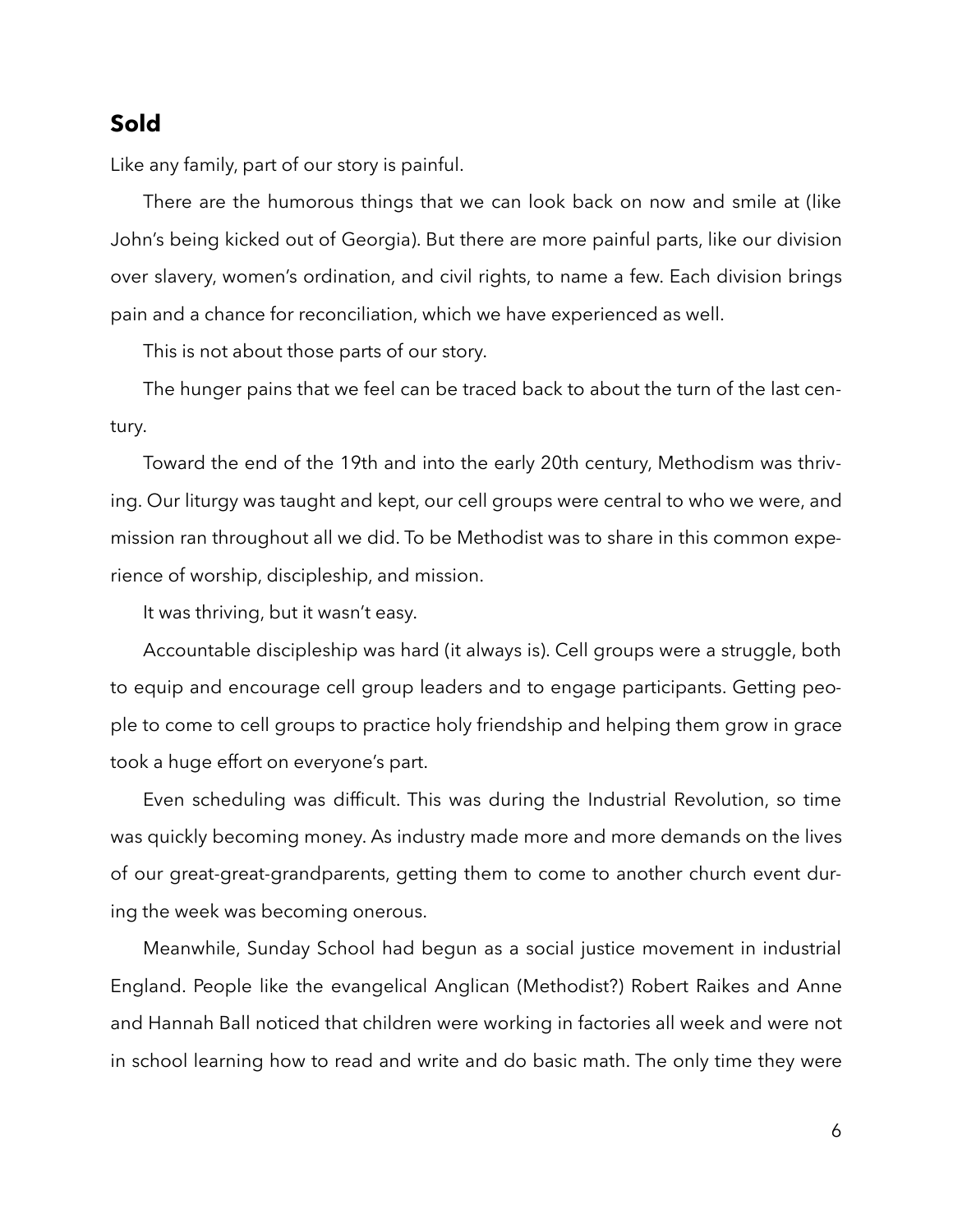not at work was, of course, Sunday morning. So, they devised a plan to teach the children their school work on Sunday. What would they read? Well, they had all of these Bibles laying around, so why not start there? Thus, Sunday School was born.

And then someone had an idea…a wonderfully awful idea.

Since class meetings were so hard, and accountable discipleship seemed to be keeping so many people away from the Methodist Church, why not just let them come to Sunday School and learn the basics there? Then, if they want to know more, of course, they can always join a cell group later.

The problem is that children learning essential life skills in order to find a way out of crushing poverty was the goal of Sunday School, not discipleship. Curriculumbased discipleship is never how people learn to follow Jesus. It's by living with Jesus together, learning how to pray together, listening to each other, asking for forgiveness from each other that we watch over one another in love. It was in cell groups that we learned how to ask and answer the fundamental question, "How is it with your soul?" We did accountable discipleship through laity trained in a method of teaching others how to follow Jesus. This is our family story. This is our DNA. This is our brier patch. It was in cell groups — not Sunday School — that our family came into being.

But somewhere along the way, we traded accountable discipleship, as embodied in holy friendship, for Sunday School.

Looking back, it seems like we traded our birthright for a cup of stew. And some 150 years later, we are starving. Sunday School wasn't all we sold out for…

Around this same time, Methodists were still big into field preaching, especially in America. We loved revivals and camp meetings, where we would sing our best music and hear some of our best sermons. These camp meetings were designed to help people find their way into faith, into church, into covenant and communion.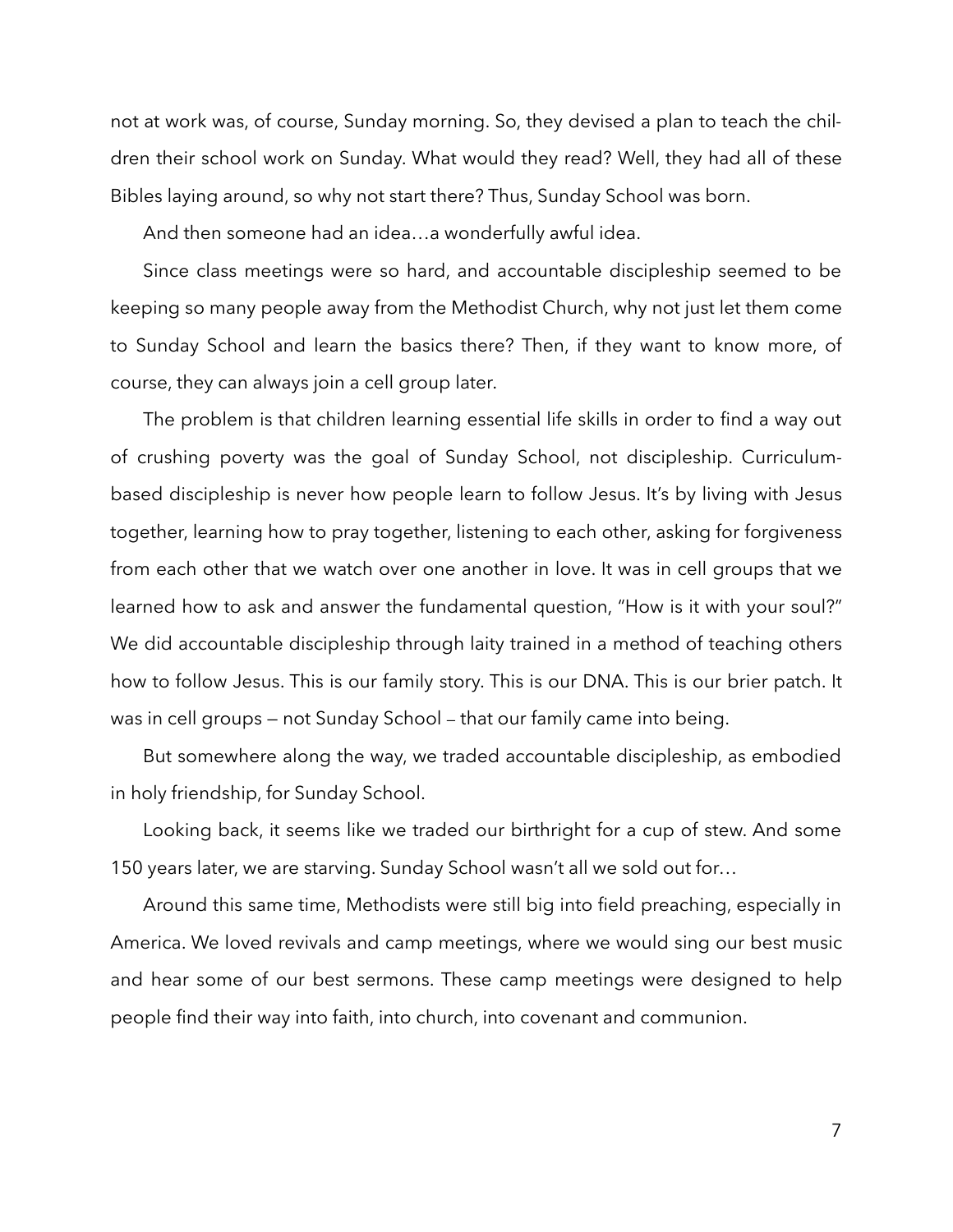And people seemed to love it, too. Huge crowds gathered to hear the likes of Harry Hosier and Francis Asbury preach. Their ability to proclaim God's grace and invite people to receive that grace was exciting and relevant and garnered a huge response.

Meanwhile, our Sunday liturgy seemed a little out of touch. It was basically the Anglican liturgy for worship (as Wesley insisted on maintaining the historic liturgy of the church) and, of course, included communion when an authorized person was there to preside.

And then someone had an idea…another wonderfully awful idea.

Since people loved the excitement of revival, and teaching people what the liturgy of the church meant was so hard, why not drop the Sunday liturgy and just bring the revival to Sunday morning?

And just like that, the fullness of our liturgy, which shaped discipleship and mission and helped us grow in grace in communion with all the saints, was gone. Communion as a regular means of grace was de-emphasized. Our tables were cleared of bread. Our chalices were put back in the cupboard.

We traded the feast of liturgy for the fast food of revivalism.

#### **Hungry**

We are the great-great-great grandchildren of the Wesleyan movement, and we are hungry.

As grafted-in heirs of the promise given through the Prophet Isaiah, we are hungry for a richer feast than that which has been laid before us.

As disciples of Jesus Christ, we are hungry for the promise of living bread.

As pastors, we lead people who are hungry for more than fast food spirituality and superficial relationships.

8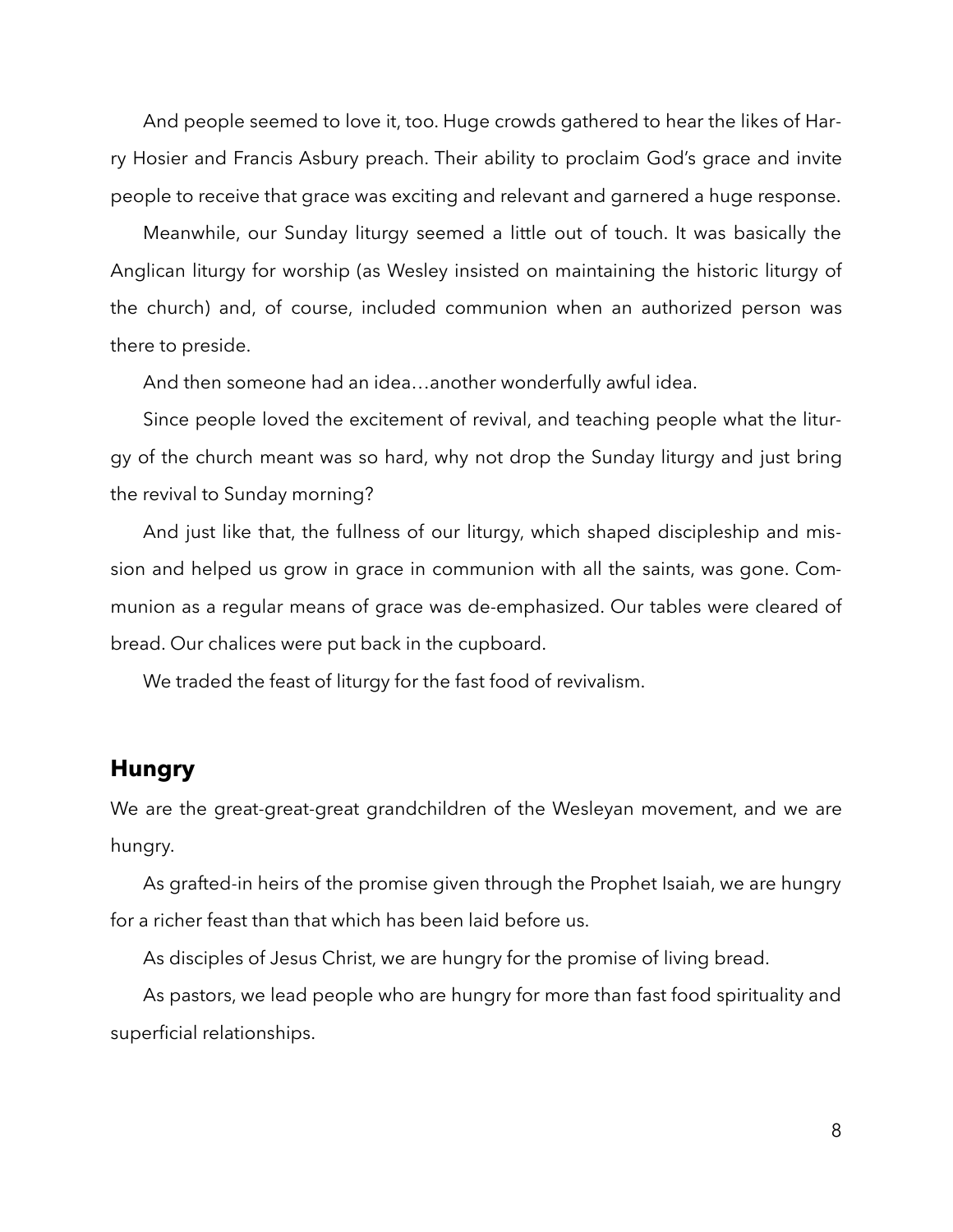As laity, we are hungry for a living experience of grace instead of another explanation of how salvation works.

As heirs of the Wesleyan movement, we are hungry for the feast of liturgy, discipleship, and mission.

Common Tables begins with this deep hunger.

It is an attempt to engage in the prophetic work of remembering who we are through the gift of our familial story.

What follows is the attempt of some Methodists seeking to remember what it means to do accountable liturgical discipleship.

I pray, by God's grace, that we will find our memories jogged, that this moment of ecclesial amnesia in which we find ourselves, will be overcome by divine anamnesis (Greek for "remember"), and that we, like our ancestors, will discover that best of all, God is with us.

#### **Reflection Questions**

 What relationships in your life are closest to being *tov*? What relationships in your life need to be created or recreated for you to be *tov*? Who taught you to follow Jesus? What was the context/venue of that relationship(s)? What is the content of that relationship(s)? Who are you teaching to follow Jesus? What is the context/venue of that relationship(s)? What is the content of that relationship(s)?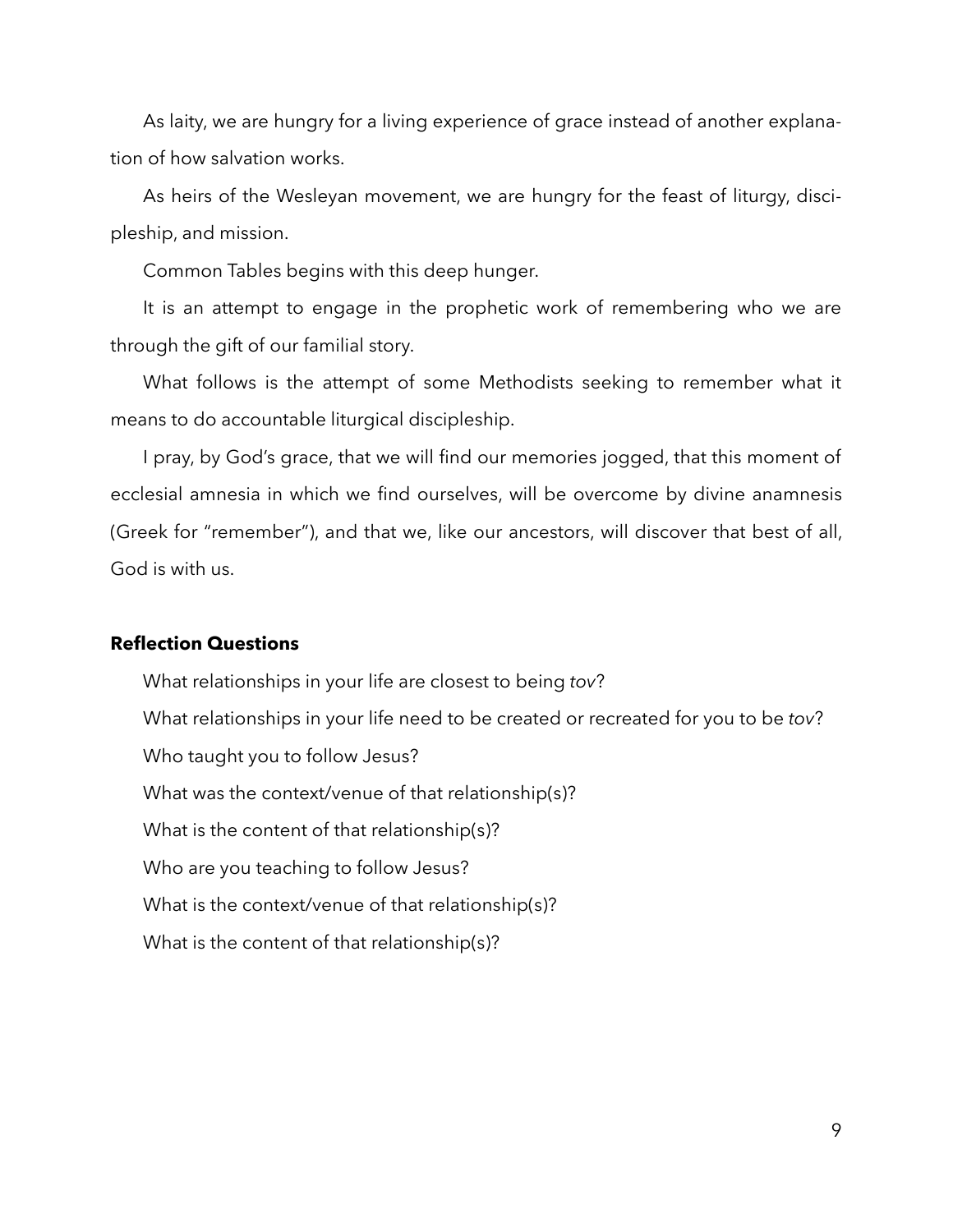#### **Response Prompts**

Reach out to someone who helped you grow into a Christian to check in and say thank you.

Write a prayer of thanksgiving for that person/people.

## **The Four Legs of the Table**

*"The believers devoted themselves to the apostles' teaching, to the community, to their shared meals, and to the prayers."* Acts 2:42

It is telling that immediately following the event at Pentecost, the disciples go home.

One would have expected a different schedule of the day. The Holy Spirit was just poured out on all flesh, the confusion of Babel was undone with the understanding of parousia, Jesus was back from the dead, and all of Cæsar and the Temple's power was being undone.

What's next? Do we storm the palace? Sit in at the Temple?

According to Acts, we went home.

The Gospel became performed and celebrated around our dining room tables as we grew in our communion with God, each other and the world.

Ultimately, this is what made the early church grow so quickly while still underground in Cæsar's empire. This practice is what allowed the fabric of society to hold together when Cæsar's empire crumbled. When the tables of empire fall apart, communion tables prove to be built on solid rock.

What makes life around these tables common is that we all share specific practices. While each Common Table attends to these practices in their own way, it is understood that every Common Table will attend to these practices in some way.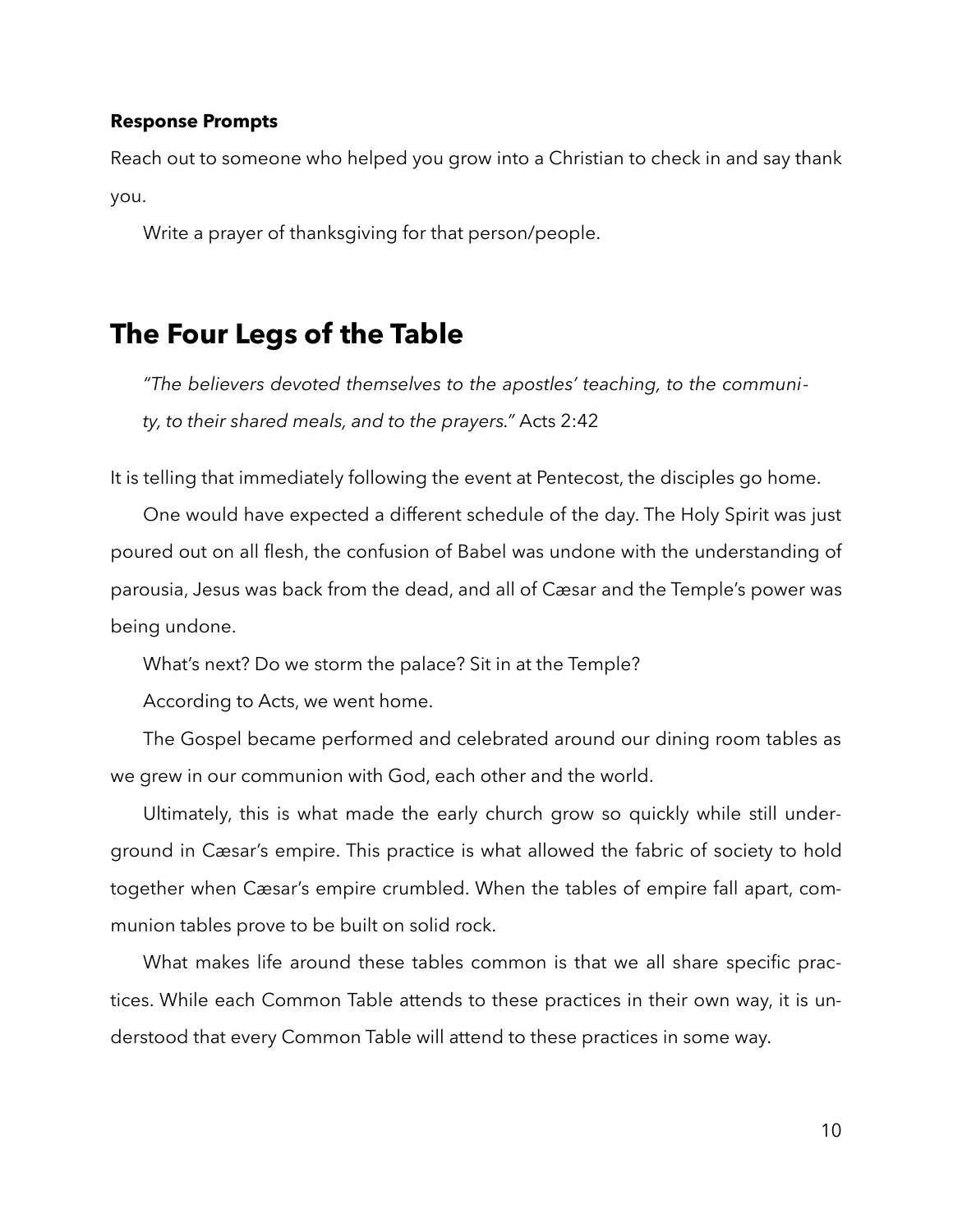Since the very first day of the church, Christians gathered together around the table to celebrate what God was doing in their lives, encourage each other in the faith and share what they had received from God together. As we read in Acts 2:42, the first Christians devoted themselves to 1) The Apostles' Teachings, 2) The Community, 3) Their Shared Meals and 4) Their Prayers.

These four basic practices are the legs on which Common Tables stand.

#### **1. The Apostles' Teaching**

Each Common Table is a place where the Lectionary texts for the week are read and discussed.

The standard pattern for daily prayer, which all people from the Table share is: Monday and Tuesday: Old Testament Reading Wednesday and Thursday: New Testament Reading Friday and Saturday: Gospel Reading

## **2. Community**

Being present is a big part of life around The Common Table. Devoting ourselves to showing up is one of the most basic, yet most profound aspects of table life. Being devoted to being present with one another is an irreplaceable practice of the table.

### **3. Shared Meals**

Eating for Christians is a theological act. It is a sharing in how God has provided for us. It is an offering and reception of hospitality. It is opening our homes and ourselves up for others to come and share in life with us. The best practices section of this document can help guide how your table shares meals together.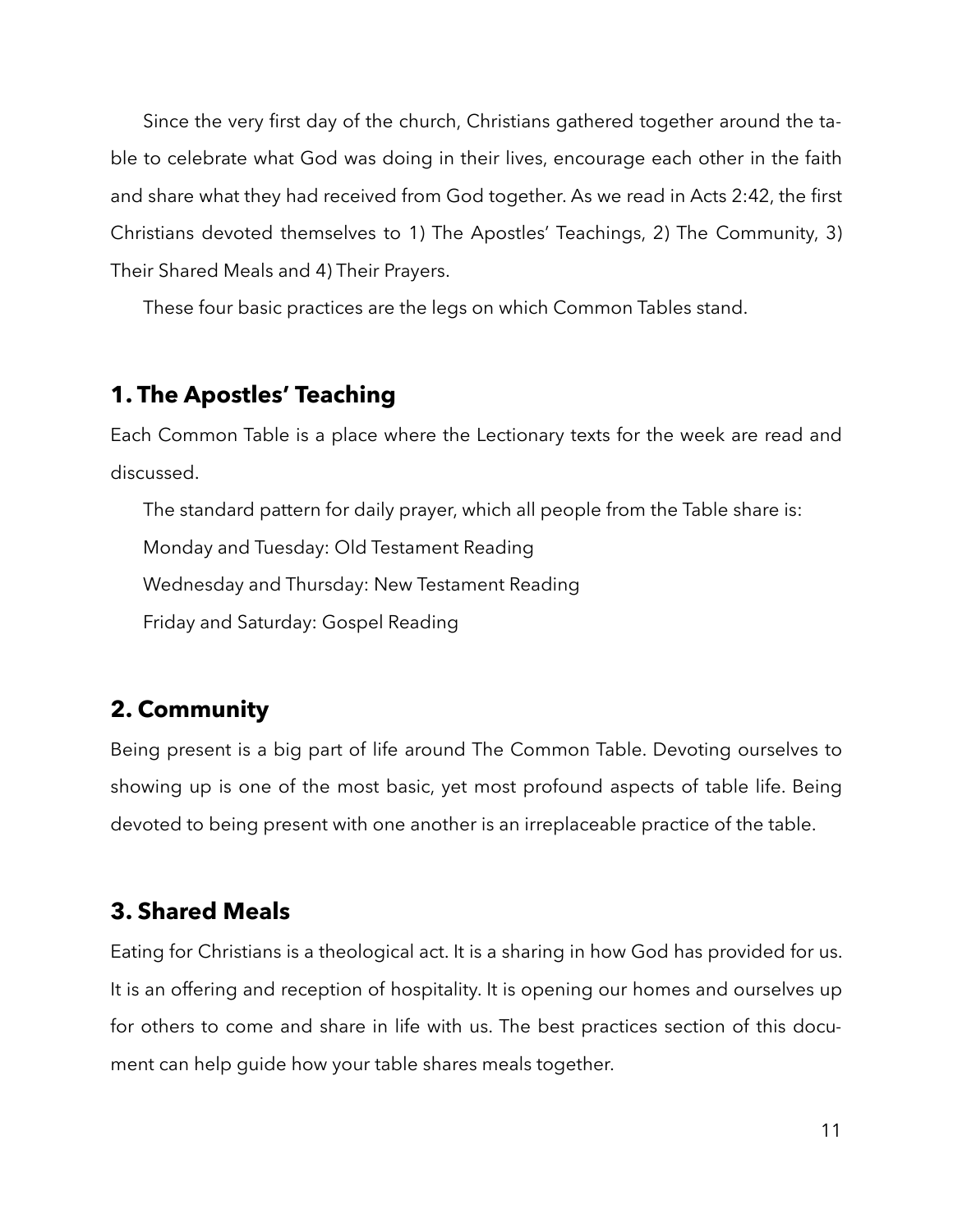#### **4. Prayers**

Sharing together in deeper communion with God is the heart of Common Tables. This is the place to encourage each other in the practice of prayer (paying attention to what God is doing in us and around us), engage in the discipline of prayer (using our shared daily liturgy, www.commonprayer.net), and hold one another accountable to being faithful to what we are hearing God say as we grow in our shared life of prayer.

Further, praying through the lectionary texts daily and then discussing them weekly deeply enriches the worshipful life of the broader community.

#### **Reflection Questions**

 Which leg of the table comes most naturally to you? Which leg of the table is most difficult for you? How do you choose what scripture to pray daily? What dœs your daily prayer practice look like?

#### **Response Prompts**

Write a brief teaching piece for someone, sharing with them how you pray.

## **The Four Circles of the Common Table**

Ordered and open relationships allow us to have particularity of friendship, which is really the only kind of friendship there is. That is to say that specificity of people is critical in order for relationships to be authentic. In the same way that marriage demands that you specifically be in relationship with a particular person (you can't be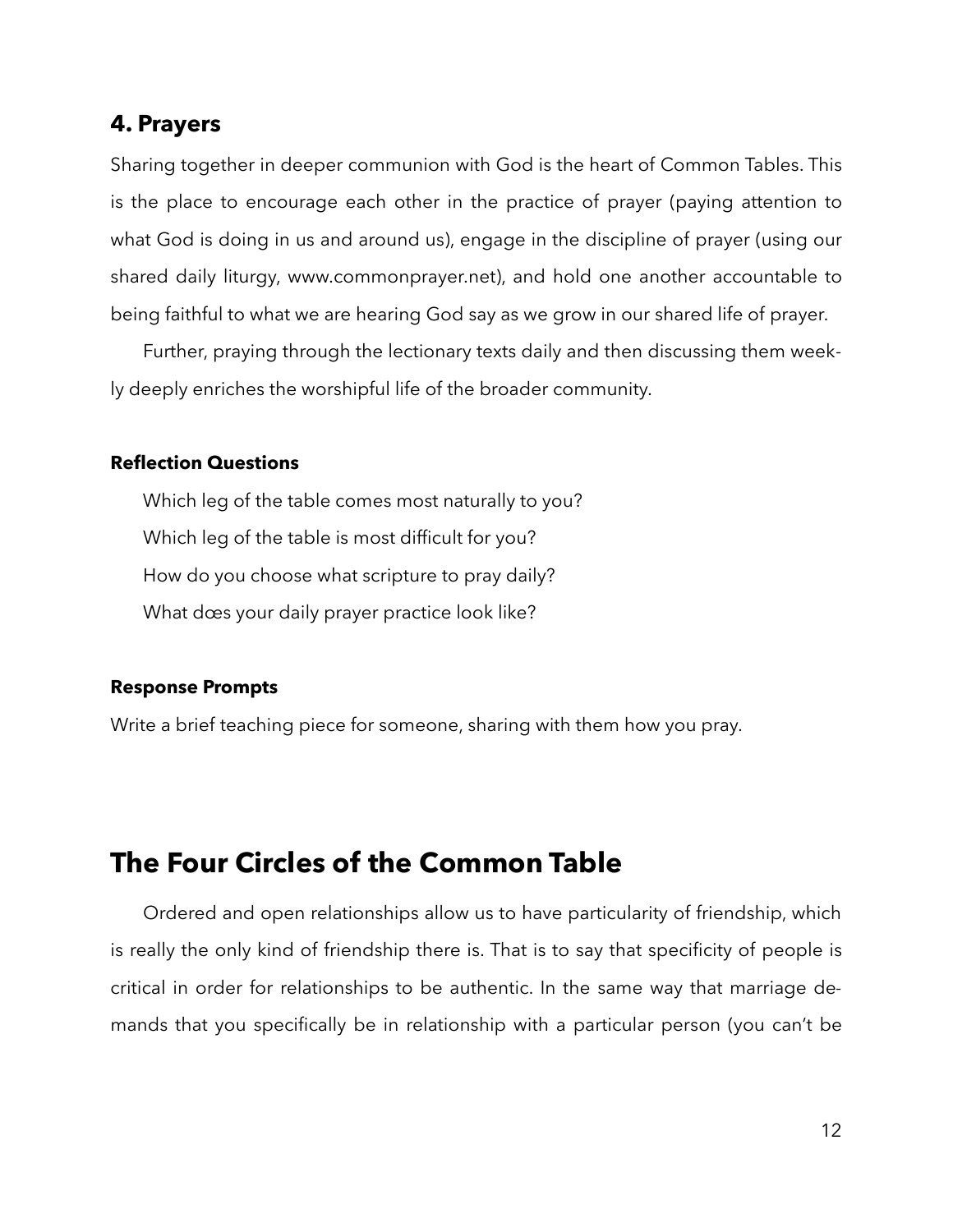vaguely married to no one in particular) covenantal relationship for the purpose of discipleship demands specificity and particularity.

This is the beginning of having our relationships ordered like Trinity. The particularities of who we are in communion with is critical.

And yet, we also are called to have our relationships set up openly so that we have room to invite others in. This is at the heart of Rublev's famous 15th-century icon of the Holy Friends seen here.

https://upload.wikimedia.org/wikipedia/commons/thumb/0/0b/Angelsatmamretrinity-rublev-1410.jpg/1024px-Angelsatmamre-trinity-rublev-1410.jpg

INSERT IMAGE OF RUBLEV"S TRINITY ICON HERE

Notice how their relationship with each other is honored in the way they bow to one another. And there is an open space where the viewer is looking in that clearly is intended to allow room for someone new to join the table.

Trinity's relationship is ordered and open.

Holy friendships are, too.

Unholy friendships are disordered and cliquish.

When we are *tov*, our relationships are ordered and open as God's relationship eternally embodies.

This is a model for our relationships. As people created in God's image, we seek to relate to one another as God relates to Godself and to us.

#### **Bands, Classes, Societies, and Parish**

Our Wesleyan communion is a participation in the life of Trinity.

As such, we seek to order our relationships like God's, and specifically to follow the way of Jesus as he restores the image of God among us by establishing ordered and open relationships.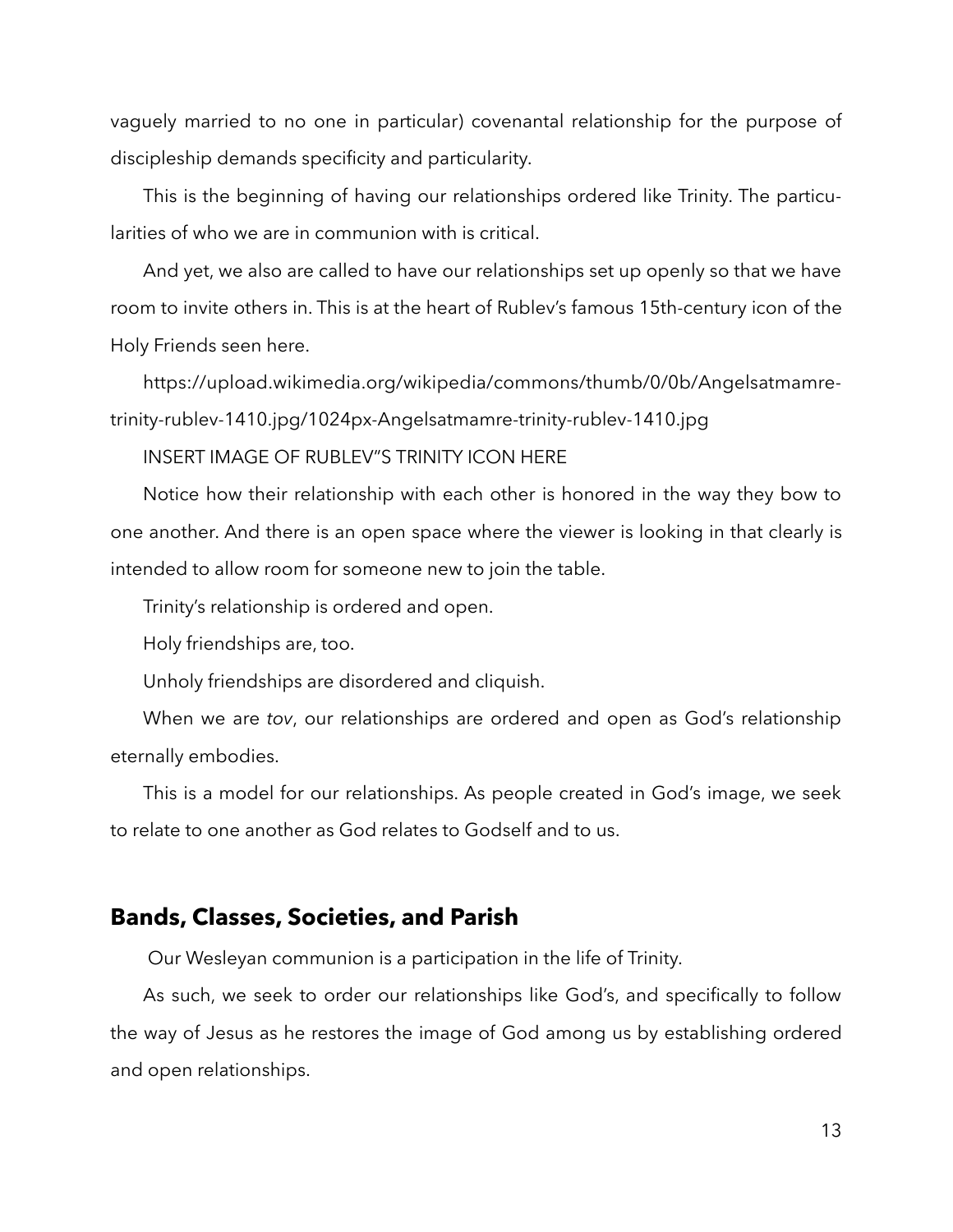Wesley, in reading the life of Christ, replicated the circles of relationship of Jesus in his own life.

Those closest to Jesus (Peter, James, and John) are with him at both his lowest and his best moments. This inner circle of three becomes what Wesley calls Bands.

The next circle of friendship in Jesus' life are the slightly larger group of twelve disciples. They are devoted to sharing life with each other while following Jesus. They are some of Jesus' closest friends, but they are not quite as close as the inner three. This circle becomes what Wesley calls Classes.

The third circle in Jesus' life are the seventy. These followers are in Jesus' social circle and have committed to joining Jesus in mission and ministry. These are the ones who are sent out to share in and extend his ministry in the world (Luke 10). They are walking with Jesus, but are not as close as his twelve disciples or the three in his inner circle. Wesley calls a group of about seventy a Society.

The final circle in Jesus' life is the crowd. They are sometimes hungry (Matthew 14) sometimes amazed (Luke 9) sometimes joyful (Matthew 21) and sometimes angry (Mark 15). You never know what you are going to get with a crowd. Wesley would call this circle a Parish.

As Wesley looked at his life, he noticed that his energy and time was not ordered like Jesus'. Jesus spent most of his time with the three in his inner circle and the twelve disciples; he seemed to give the crowds as little energy and attention as possible. Wesley realized that in contrast, he was spending almost all of his time and energy on a faceless crowd of people, while neglecting to nurture friendships of depth and worth with an inner circle or group of twelve.

In an attempt to be more like Jesus, Wesley began to meet with people who would watch over each other's soul with love. This eventually became the method of Methodism.

14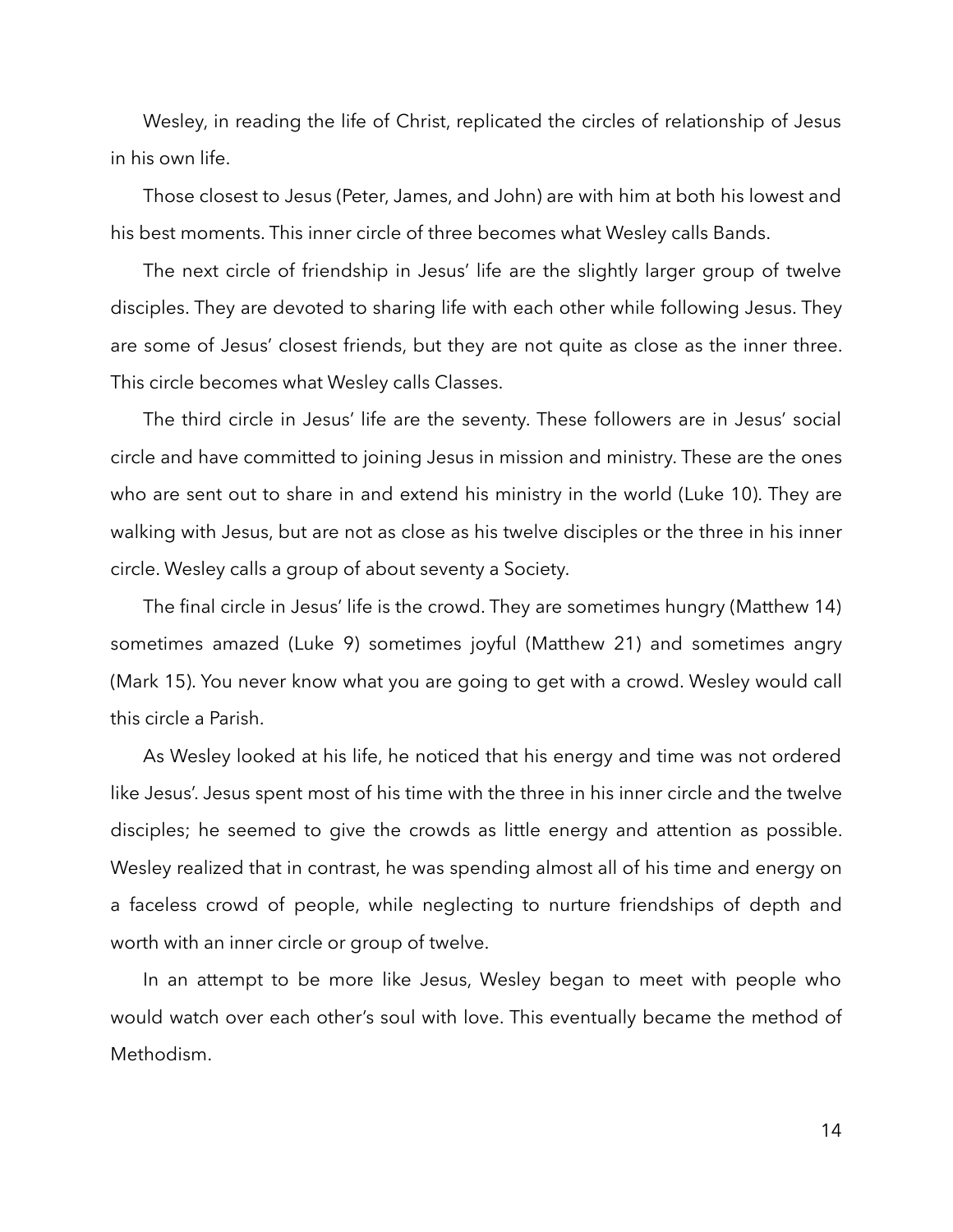To be a Methodist was to seek to order your relationships in this method: having a three, a twelve, a seventy, and a parish, all for the purpose of personal and social holiness.

This was so much a part of who we were, in fact, that in order to receive communion as a Methodist, you had to bring your ticket from your class meeting, proving that you were participating in relationships with others in this way. Everyone was welcome at the communion table, but to accept our open invitation, you had to be open to creating and cultivating relationships of depth and worth in the way of Jesus.

You had to want holy friendships.

## **The Four P's of Invitation: How is a Common Table Formed?**

Invitations to the table are always christological. That is, we seek to invite like the one who invites us.

Before inviting others into this practice of friendship, we would do well to notice how Jesus invites us into friendship and be formed by his way. There are four key components to Jesus' invitation. For us to be able to extend the invitation of friendship of Jesus, we must ensure that are invitations are:

### **Prayerful**

It is not accidental that Jesus gœs away to pray and fast before he calls his disciples. Before we invite anyone into our lives, it should be covered in prayer, contemplation, and fasting.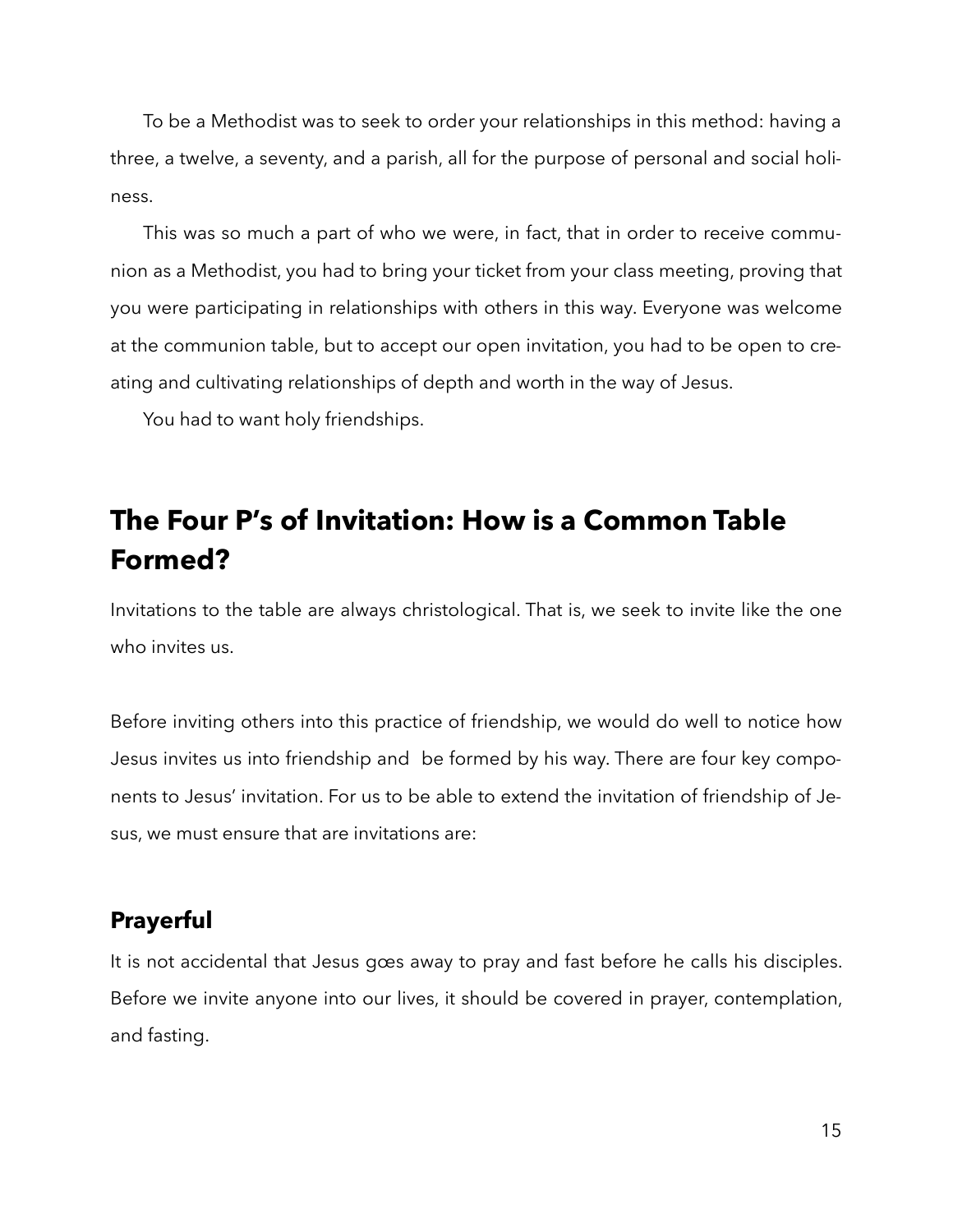Spend some time in prayer and fasting (either from food or electronics) and ask God to bring to your attention people in your life with whom you are called to cultivate a holy friendship.

## **Personal**

It is a pattern within the call stories in scripture that God uses the name of the calledon person twice. When God invites, it is specific and personal, not broad and impersonal.

After praying and fasting for God to reveal who you are called to deepen your friendships with, talk to them personally about what you are seeking to create with them. These invitations must be personal and rooted in prayer, not impersonally offered as a new program of the church (i.e. printed in the bulletin, "New Group Starting: email [yourname@email.com](mailto:yourname@email.com) for more information).

## **Purposeful**

Further, Jesus dœs not make the invitation to join him in communion ambiguous or clouded with uncertainty. When he calls us, it is always with the clear purpose of joining him at the table in the mission of God.

The invitation is never a "bait and switch" (i.e. "I think we should have dinner, and oh, by the way, I'm going to read scripture.") Be honest with those you are inviting with your desire to deepen your friendship with God, them and creation and how you are hoping to do that.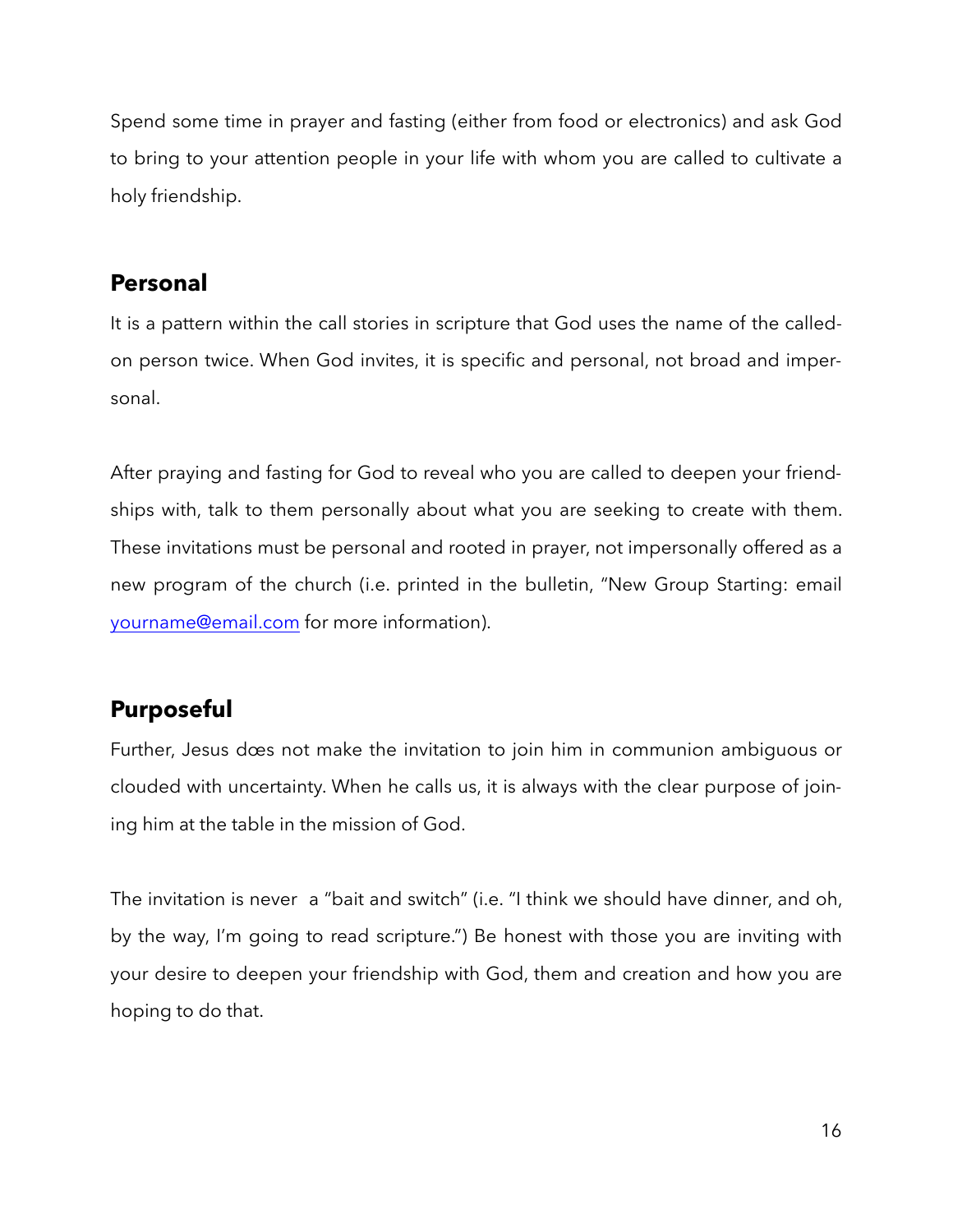#### **Persistent**

Finally, God's call is persistent. When God begins to call someone, that call dœs not stop until either the person answers or they wind up in a deep dark place (like Jonah). Even there, in the belly of the whale, the call chases us. When we invite in the name of Christ, we will need to prepare to be as persistent as the One whom St. Augustine calls "the Hound of Heaven."

If someone defers or declines your invitation, do not be dismayed or discouraged. The call of God is often delayed or denied. Simply continue to pray about who God would have you invite into this pattern of living, and repeat the steps above.

#### **Reflection Questions**

Who are your 3, 12, 70 and Crowds?

Who dœs God bring to mind for you to invite into these spaces in your life?

#### **Response Prompts**

Schedule a time to fast and pray about who you are called to invite to share in communion with you.

## **The Four Seasons of the Table: The Life Cycle and Rhythm of Common Tables**

The liturgy of the church is based on the rhythm of the creative life of God. In the major creation stories of the Bible, we see God creating life according to the same rhythm. God gathers things together, God proclaims new life, creation responds to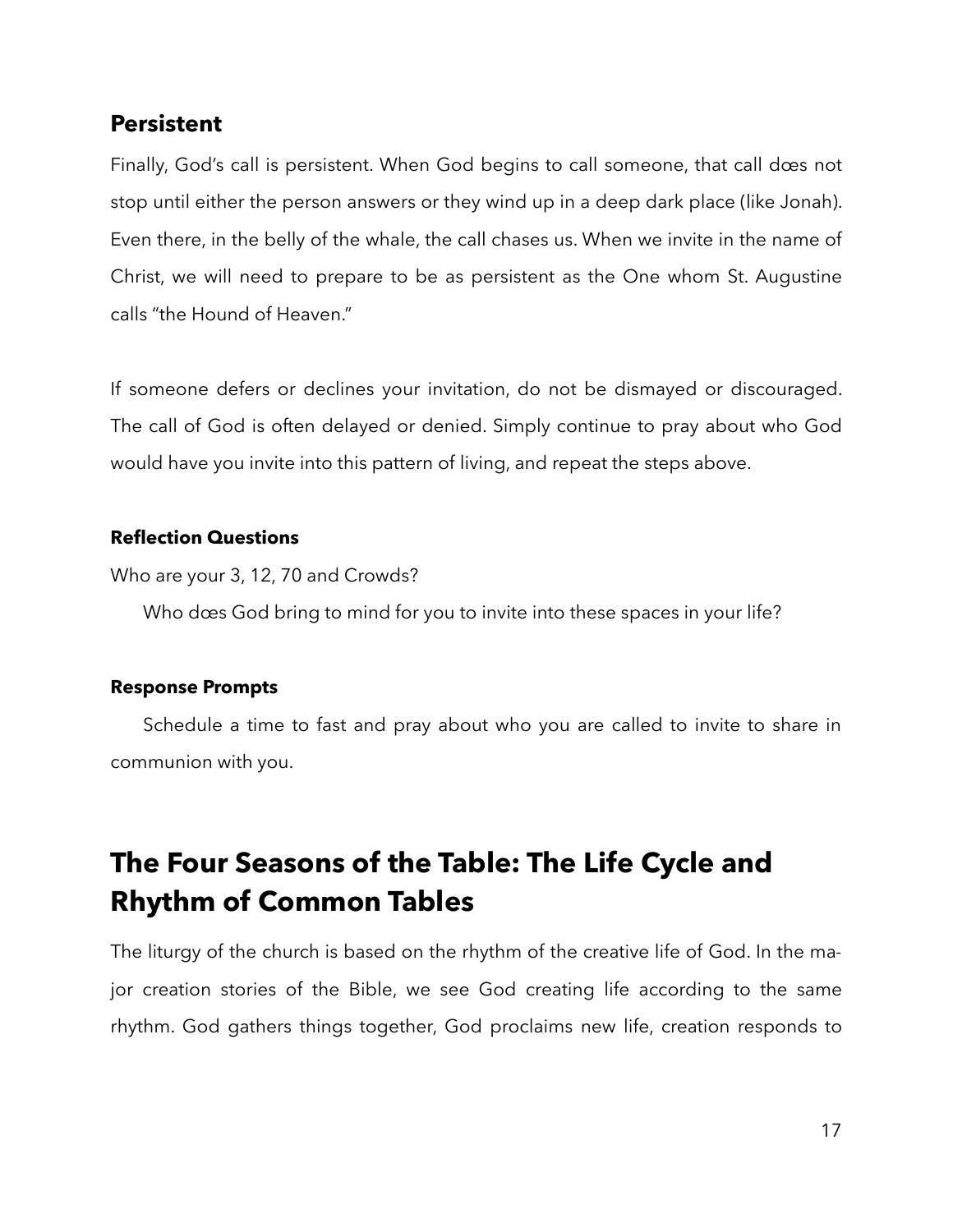God's call, God feeds creation, and then God sends the new creation to bear fruit in the world.

This is the rhythm of the life of God.

This is the rhythm of a life of a disciple of Jesus who is seeking to be made whole. We seek to be people who gather, listen, respond, receive and share, and lives on purpose with God.

This is the rhythm of the liturgy of the church, and this is the rhythm of Common Tables. Each Common Table seeks to be aware of the season they are in, and align themselves with what God dœs in that season in order to be in rhythm with the creative work of God.

#### **1. The Season of Gathering (Months 1-2)**

#### **Calendaring**

During your first or second meeting, have everyone bring their family and work calendars to the table. Decide on a time that works best for everyone present to gather on a regular (every week, or every other week) basis. (Note, sharing our calendars with each other is one of the most vulnerable and counter-cultural things you will do together. It allows everyone to see how busy, or not busy, everyone else is, and re-orders our time toward each other. Many tables say that this is the hardest part of their work together!)

#### **Covenant**

The group writes a covenant to attend to the four legs of the Table. Make it plain. When will you meet? What will you do when you meet? How long will the group seek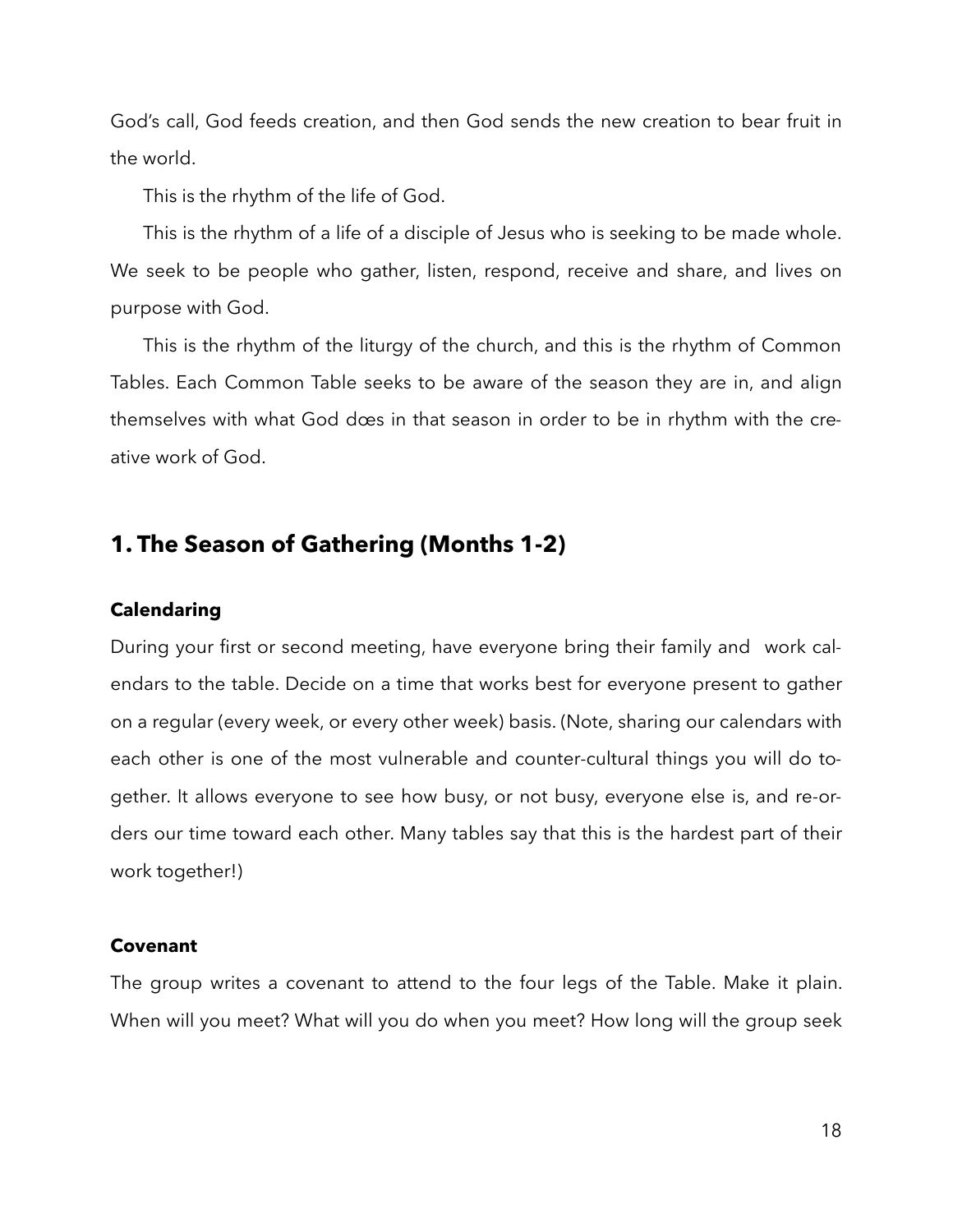to be together? Answering these questions early greatly helps the group function as it moves through the four seasons together.

#### **Sharing Stories**

The bulk of this season is spent sharing our stories with each other. Each person should have one gathering where their story is the only business on the table. Each person should share their story, as the group listens with one ear to the one sharing their story, and the other ear turned toward God.

## **2. The Season of Proclamation and Response (Months 3-6)**

#### **Daily Prayer**

Prayer is paying attention. The shared discipline of prayer is practicing paying attention in a common direction and in a common way. One way to begin to be devoted to prayer together is by having each person attend to a common practice, such as a morning routine of prayer, using a common resource, such as, Common Prayer (www. commonprayer.net)

#### **Listening**

Journaling is a shared discipline which many participants engage in order to more actively listen for what God is calling them to do as they pray. Many Tables bring their journals with them to their gatherings as a way of sharing with others what they are hearing. For more information on the practice of journaling, please see:

#### **Responding**

The goal of prayer is to help the community share the practices of listening to what God is saying and encourage each other to be responsive to what they are hearing.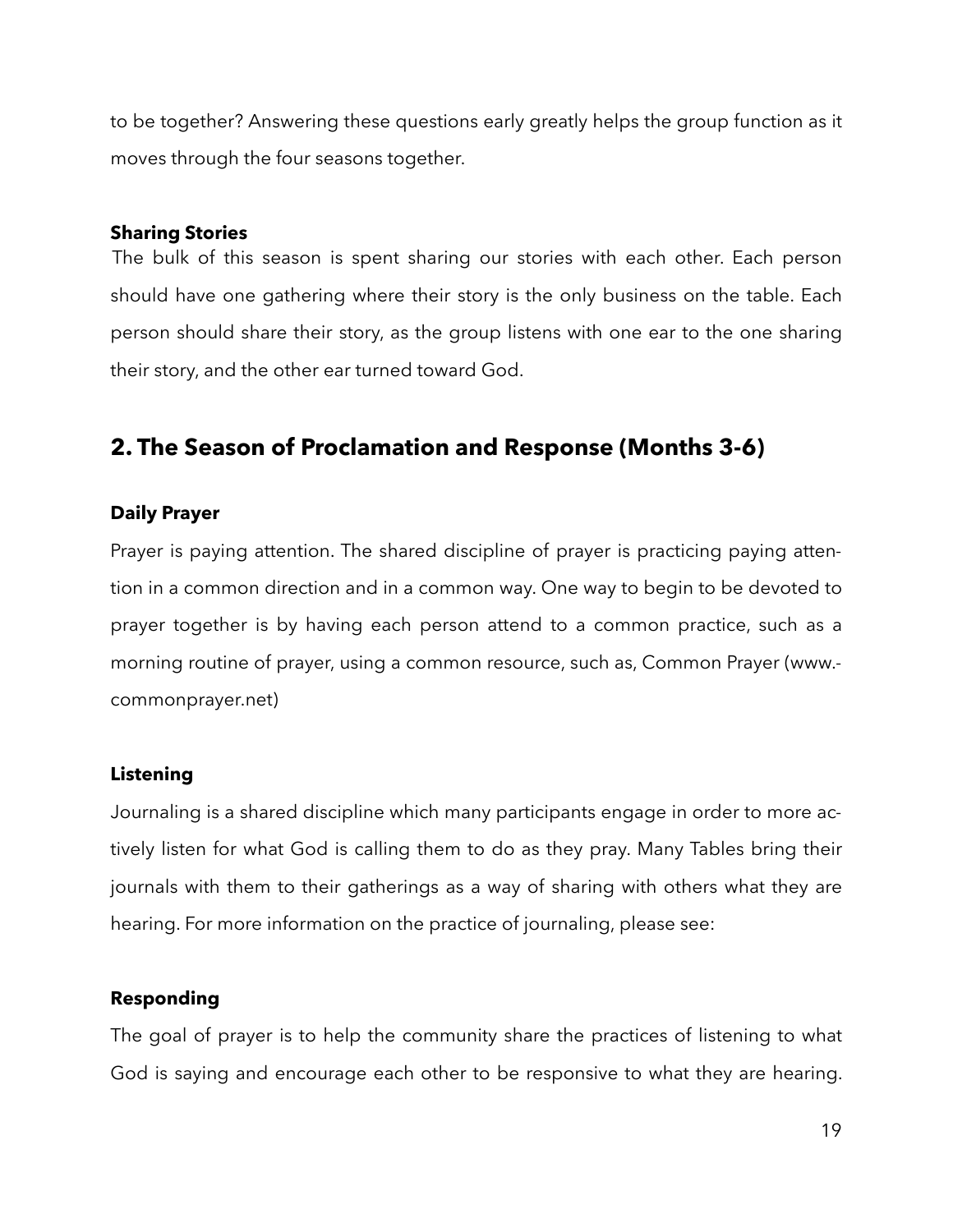During the season of Proclamation and Response, the table encourages each other and holds each other accountable to actively responding to what they are hearing God call them to do.

#### **The Season of Great Thanksgiving (Months 7-8)**

#### **Gratitude**

During this season, we intentionally give thanks for the gifts we have received from each other. Much like the season of Gathering, each time we gather, one or two people offer thanks for something they have received from each person at the table.

#### **Seeing**

If you want to see Jesus, you might want to start by looking around the table.

According to the Gospel writers, that's where they saw Jesus most of the time. He was so well known for hanging around tables that when we were looking for charges to level against him, the best we could come up with was that he was a drunkard and a glutton (Luke 7:34). In the resurrection, they almost didn't recognize him. That is, until he showed up at the table and their eyes were opened in the breaking of the bread (Luke 24:35).

The Gospels are also clear that the table is not just a place for seeing Jesus.

The table is also the place for seeing *like* Jesus.

Who has enough? Who dœsn't? Who has a place? Who is excluded? Who was invited but refused to come? Who snuck into the feast because they were so hungry for food and community that they would even eat the crumbs if they were allowed?

If you ever want to see like Jesus, you might want to start by looking around the table. Begin to pray for Jesus to help you see who is missing from your table life, and begin to pray for them by name as you prepare to invite them to the table.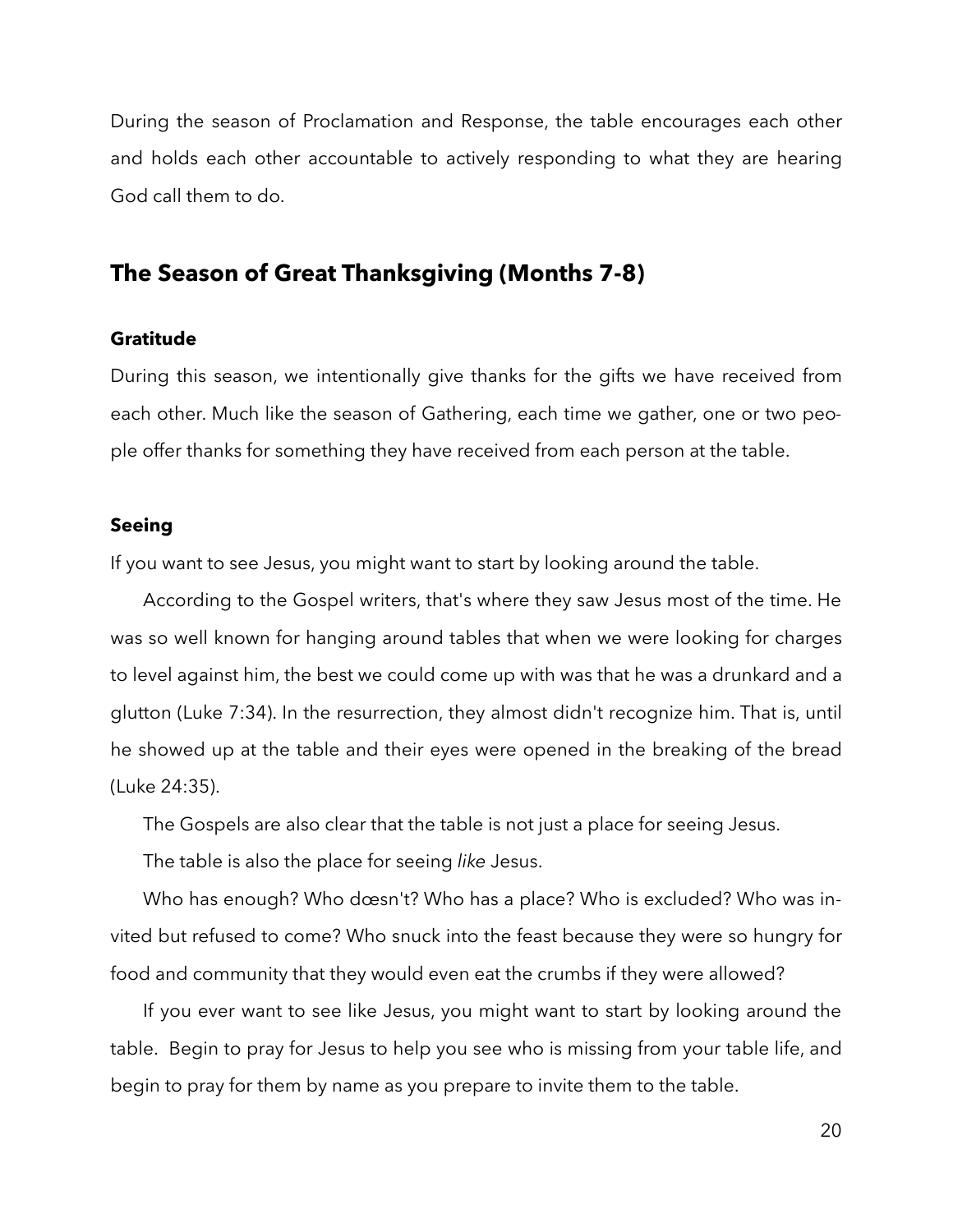#### **Sharing**

Based on who you have seen together in the previous season, each table begins to invite new people into the communion they share. During this season the table grows, and sometimes doubles in size. As members of the table see and invite others to join them in this practice, soon the gatherings feel too big. This is how you know it is time to enter the final season of the table.

## **The Season of Sending Forth (Months 9-10)**

#### **Blessing**

For the last time, each person hosts the Table as the group gathers. This time, it is to name gifts they see in each other and to pray for those gifts to be shared with others. As each person hosts, take time to offer written blessings for them and their household.

#### **Sending Forth**

Finally, each Table bands together (groups of two or three households) and sends each other out to start new Tables with those you have seen and invited to the feast.

## **Asking For A Friend**

*"If you go out looking for friends, you're going to find they are very scarce. If you go out to be a friend, you'll find them everywhere."* ― *Zig Ziglar* 

At its most basic level, church is about becoming better friends.

It is about becoming better friends with God.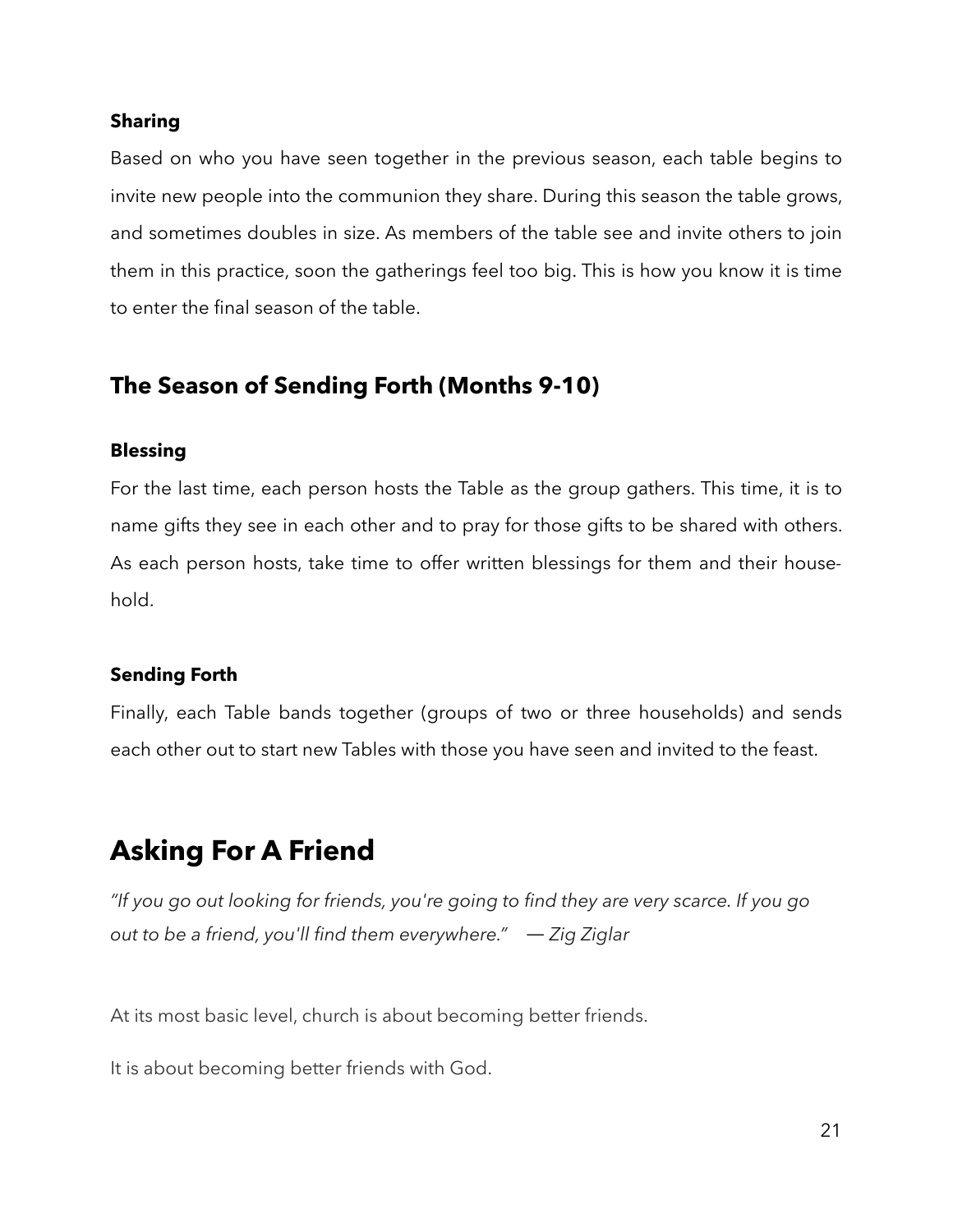It is about becoming better friends with our neighbors.

It is about becoming better friends with creation.

God help us, we often forget this. In the busyness of trying to teach Sunday School and preach sermons and practice anthems and meet budgets, church can become quite unfriendly. Sometimes, we can even fall into the trap of trying to grow our churches for the sole purpose of filling our Sunday School rooms, our pews and our choir lofts. The goal is to grow, at all costs, and to do that, we work ourselves into a frenzy trying to get other people interested in our programs so that they can come and help us continue our programs.

Sometimes, our growing at all costs becomes the church's agenda.

But here's the thing: the only agenda of friendship is love.

And friendship is how God is smuggling love into the world.

I write this not because I am an expert in friendship. Ask anyone who has ever tried to be friends with me, and they will quickly tell you I am far from the perfect friend.

I am writing this because this is what I need from the church. I am asking the church to remind me how to be a friend. I am asking you, the church, to show me what it means to embody the kind of friendship that Jesus is always talking about when we get together to read and pray and sing and preach. I am asking the church to teach me how to be a friend of God's, of my neighbor, of creation.

I am asking the Body of Christ to lead me in the work of being perfected in friendship.

Perhaps the best blessing we ever offer in the church is the one we offer at the end of weddings. After watching a couple declare that they will befriend each other day in and day out for the rest of their lives, the pastor looks at the congregation and says, "Bear witness to the love of God in this world, so that those to whom love is a stranger will find in you generous friends."